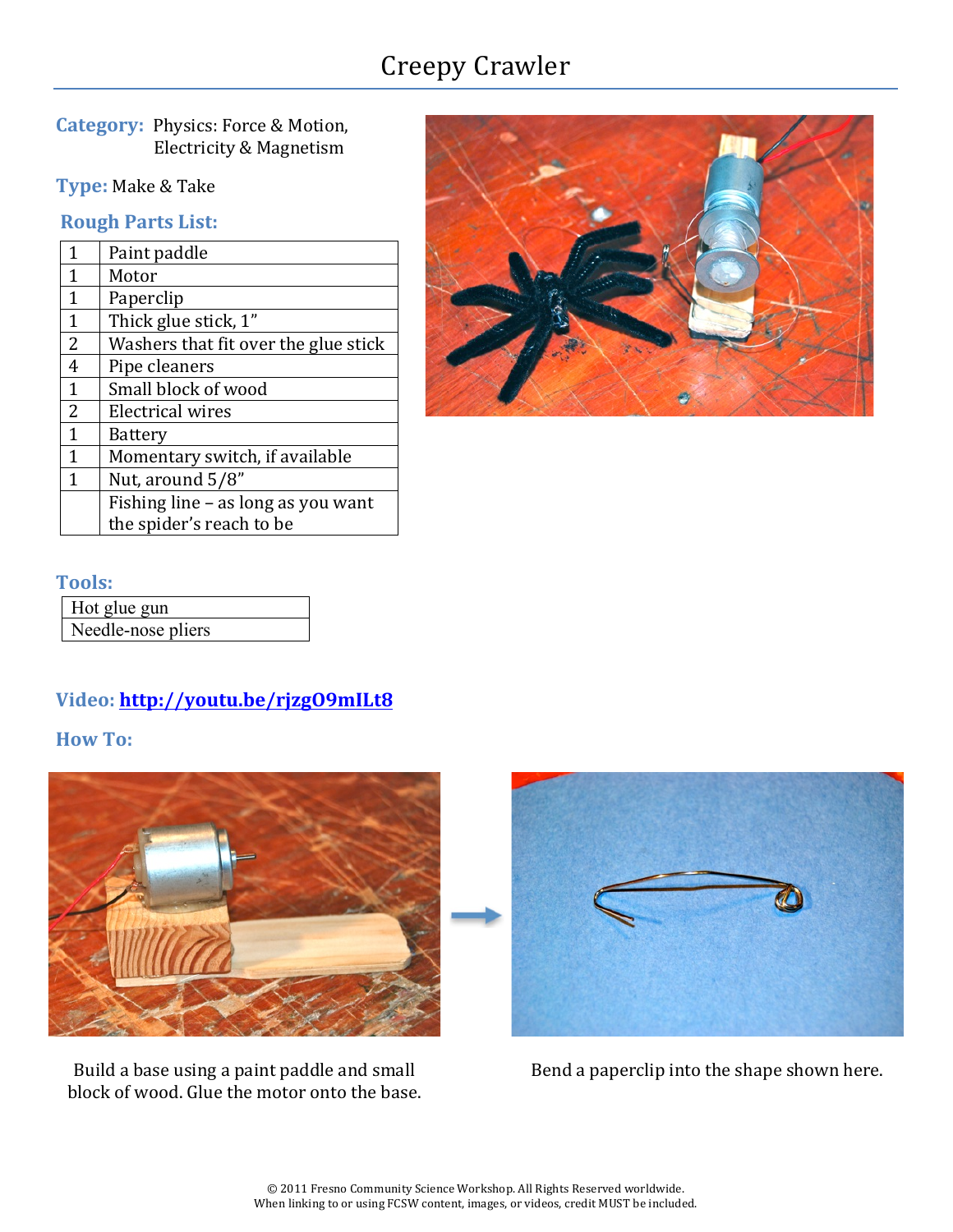

Glue the paperclip onto the base as shown. Wait for glue to cool and dry.



Slide a washer onto each end of the gluestick.



Build a spider by wrapping pipe cleaners around a nut.



Attach one end of the fishing line to the spider and the other end to the gluestick.



Push the center of the gluestick onto the motor. Thread the wire through the small loop in the paperclip.



Connect the electrical wires to a battery. Put a momentary switch in the system if you have one – if not, you can always manually connect and dissconnect the wire to the battery. Hang the spider over the edge of a table and turn on the motor to watch it crawl upwards!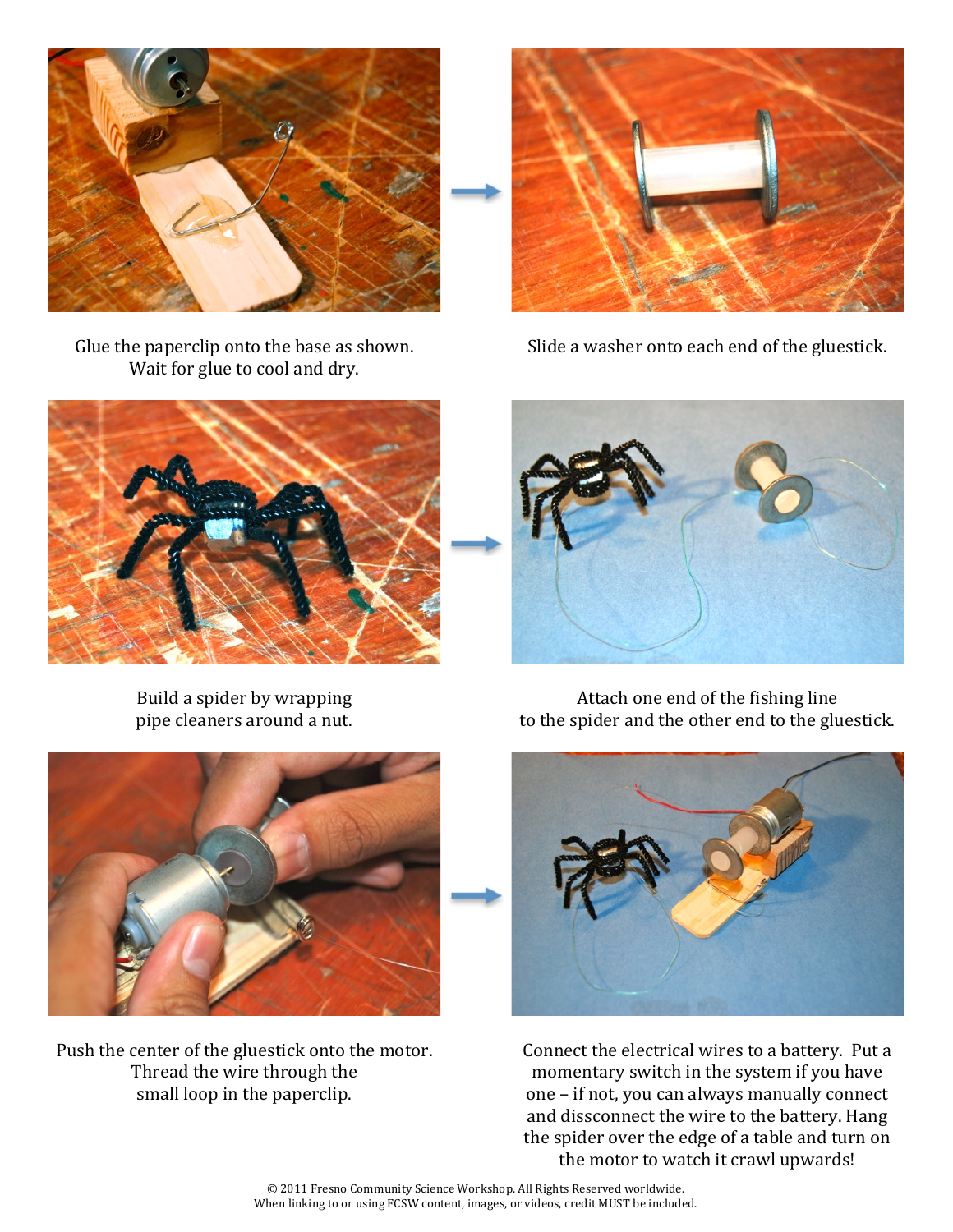#### **Fine Points:**

- $\rightarrow$  The end of fishing line attached to the glue stick must stay put! If it spins around the glue stick, then the spider will not move up and down.
- $\rightarrow$  The weight of the spider needs to be just right so that gravity can pull it down but the motor can wind it up.

## **Concepts Involved:**

- The motor generates a force- a push or pull on the spider that causes it to accelerate and move up.
- The spider's weight affects how quickly it drops down.

## **Focus Ouestions:**

- 1. How heavy would the spider have to be before the motor could no longer pull it up? Try experimenting by adding small weights such as paperclips, binder clips, or more nuts to the spider.
- 2. How does the weight of the spider affect the speed it is pulled up by the motor?
- 3. If you connect the motor to the battery in the opposite direction, can you make the spider fall down faster?

## **Elaboration:**

The motor is what causes the spider to "crawl" or be pulled upwards. The motor is using energy from the battery to generate a force. A force is a push or pull. The motor then exerts a force on the string, which in turn exerts a force on the spider. The motor is actually rotating, but the fishing line going around the wheel of the glue stick allows the force to be converted into a linear (up and down) force.

The weight of the spider affects how quickly it moves up and down. The weight of the spider depends on gravity, the mass of the nut and of the pipe cleaners. Force is the product of mass and acceleration. Since neither gravity nor the force created by the motor can be changed, the only way to change the speed of the spider is to change it's mass. With a constant force from the motor, a larger mass will result in slower acceleration, while a smaller mass will result in faster acceleration. At a certain weight, the mass of the spider will exert a larger force on the motor than the motor can exert on the spider which may cause the spider to pull the motor right off the table and fall to the ground!

Heavy items fall almost the same as lighter-weight items, when there is no air to slow them down. We don't usually notice this, because we always have air to slow things down. For thousands of years people – even scientists – thought that heavy things fall faster and light things fall slower. Galileo showed that this was because of air resistance. Take away the air and everything falls the same. Astronauts did this experiment on the moon and found that a feather falls at the same rate as a hammer. Check it out on voutube!

## **Links to k-12 CA Content Standards:**

### Grades k-8 Standard Set Investigation and Experimentation

Scientific progress is made by asking meaningful questions and conducting careful investigations. As a basis for understanding this concept and addressing the content in the other strands, students should develop their own questions and perform investigations.

### Grades k-12 Mathematical Reasoning:

1.0 Students make decisions about how to approach problems: